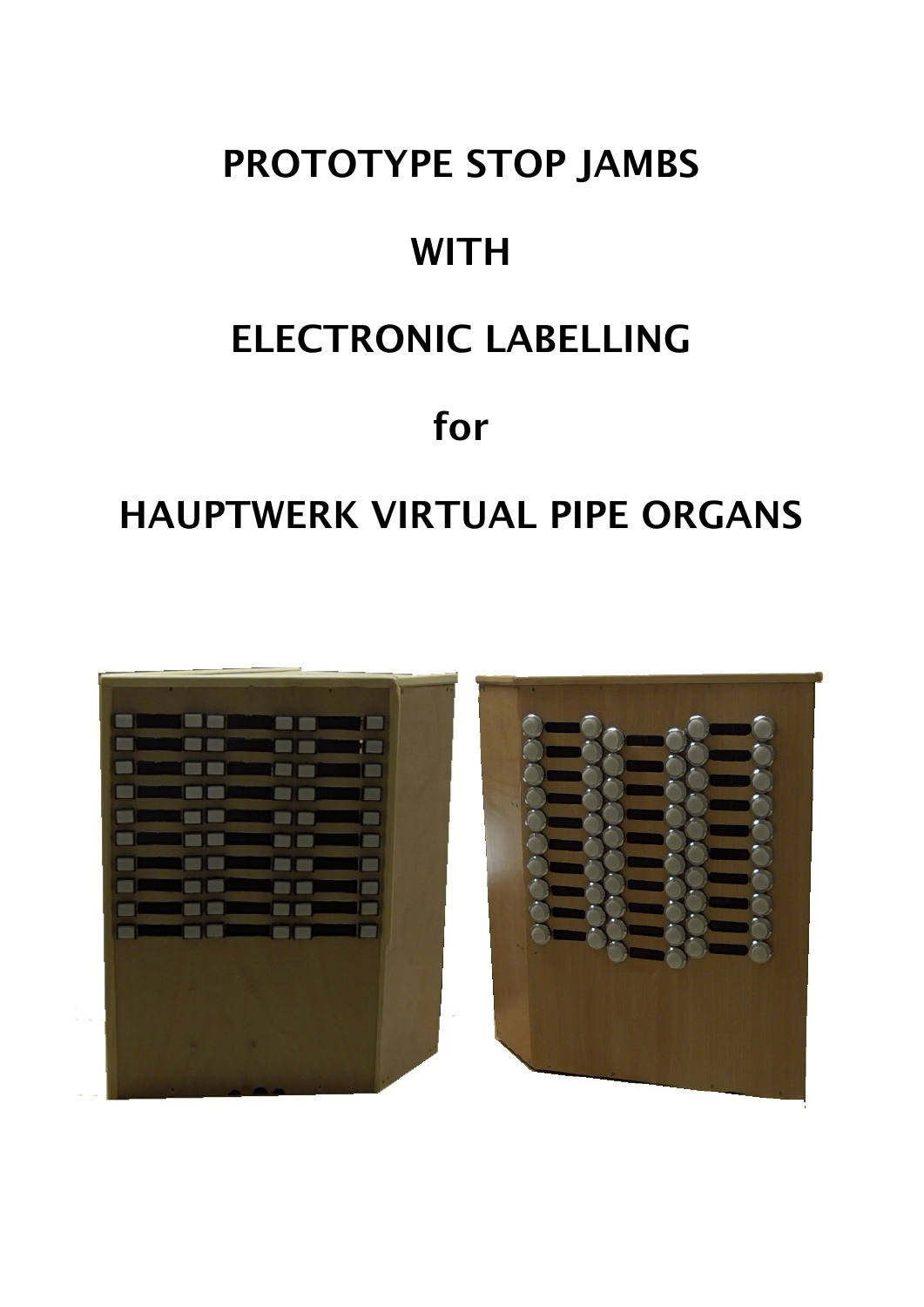# **ADVICE TO PROSPECTIVE PURCHASERS**

This document describes two prototype designs of Stop Jamb which are being offered for sale for use with Hauptwerk Virtual Pipe Organ Consoles

These Stop Jambs feature illuminated Stop Switches, and automatic Electronic Stop Labelling.

They are offered without MIDI Encoders or Decoders, but in most cases the Switches and their LEDs are wired so that suitable connection arrangements to such MIDI devices may be made by the purchaser.

Prospective purchasers should note that a degree of experience and knowledge of how to connect switches to MIDI Encoders, and LEDs to MIDI Decoders will be necessary to complete the installation. The processes are briefly explained in this document.

> (The document and the project which it describes is designed by, and is Copyright (c) Kenneth A. Spencer, 2017-2022) Please DO NOT pass on copies – you may refer any interested persons to [ESL@KASpencer.com](mailto:ESL@KASpencer.com)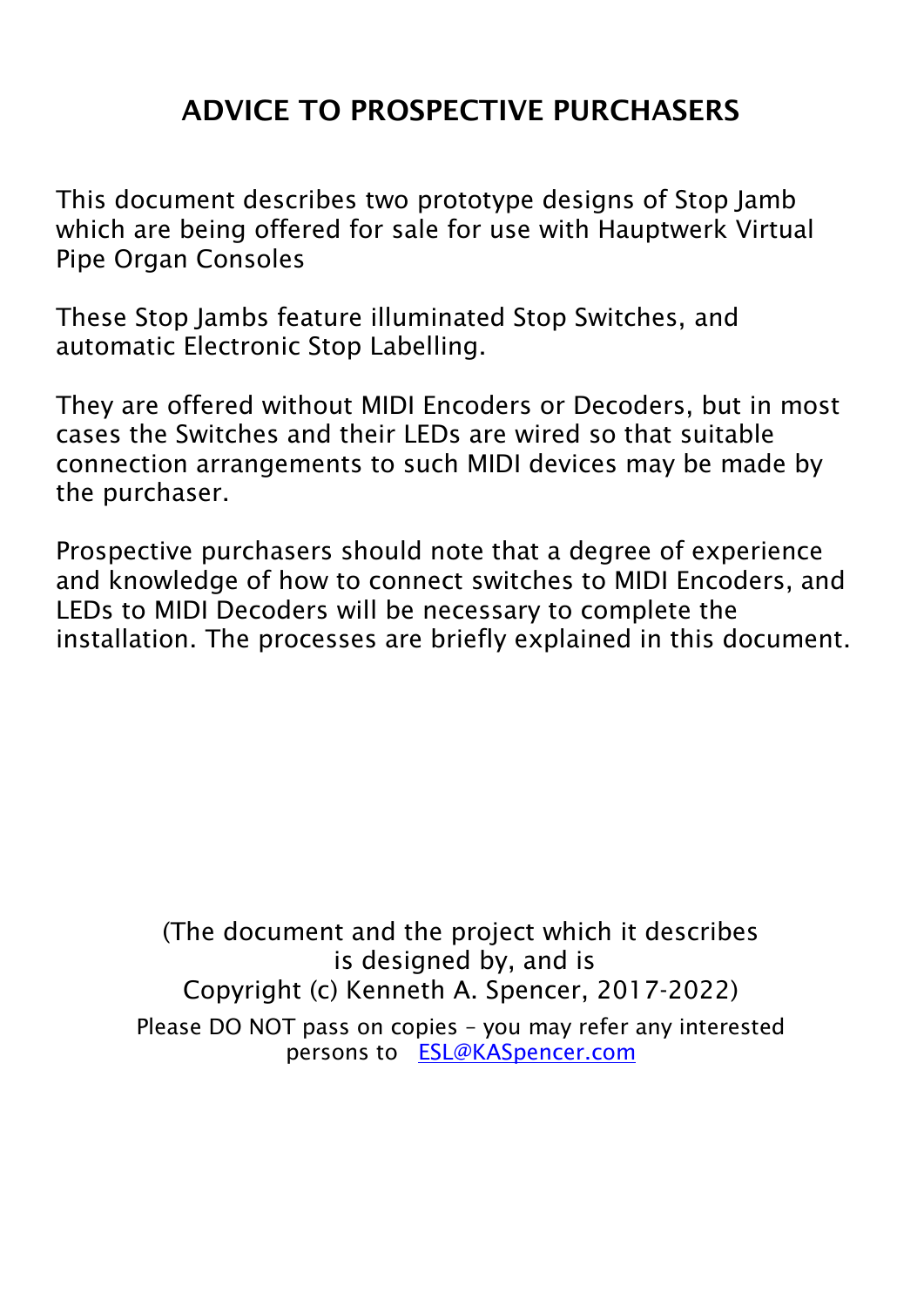# **Prototype Mark IV Stop Jambs for the Hauptwerk Virtual Pipe Organ**

Kenneth A. Spencer

# **A. SINGLES: MARK VI**

# **ELECTRONICALLY LABELLED ILLUMINATED SWITCH STOP PLATES**

These Mark IV Prototype Stop Plates which we are making available, were in use in the console for a very short time. However, the MIDI encoders & decoders have been removed and are no longer available. The Purchaser must accept full responsibility for connecting the Stop Switches and their LEDs to the MIDI devices. Some advice on this is given below, if needed, more may be available by email or via Zoom.

This offer is for a single Stop Plate of either of two designs available, a Left or Right.

#### **A1. Switch & LED Numbers**

Switches/LEDs of the stop jambs are considered to be numbered with Switch/LED 01 being at the top of the jamb, and nearest to the keyboard stack. Number 02 is at the top on the next column in the first column pair. Thus number 21 is at the top of the centre column pair, and number 41 at the top of the outer column pair.

The diagram on the right shows the arrangement on the two Jambs. On the Left Jamb, Switch/LED 01 & OLED label 01 are at the top of the jamb, and also nearest the keyboard stack. In other words, Stop Switch 01 and the corresponding OLED label are



always towards the centre of the console, and towards the Top of the Jamb.

#### **A2. Components Used**

Sixty 1.3" round (in one design) or rectangular (in the other design) illuminated stop switches are mounted on a stop plate in six columns, the columns being in three pairs.

#### A2.1 Switch Contacts

The round switches carry a micro-switch which includes a normally open (N/O) contact some may also include a normally closed contacts (N/C) too) - and a common contact. The rectangular switches have similar N/O terminals but no microswitches.

The commons of all switches are already connected together, and terminate in a single wire to connect to the common input of a MIDI Encoder (not supplied).

The Switch N/O contacts are already connected to the cores of ribbon cables some of which may have connectors fitted. The connectors should be removed as they are unlikely to match the current requirements. Each ribbon cable core must be connected to the input of a MIDI Encoder corresponding to the Switch number connected via the core.

MIDI Encoders usually have Pin Header sockets onboard. If yours are thus, you will need to source and fix matching 20-way 2x10 DIL IDC plugs to the Switch Cables.

#### A2.2 LED Contacts

Each Round Switch contains an LED and a ballast resistor, usually for 12V. The LEDs are polarised – hence the input polarities matter. The LEDs are in white plastic holders which are easily removed from the switch body, in case of a problem.

The rectangular switches contain LEDs and ballast resistors with +ve & -ve contacts on the back of the switches. The LEDs are not designed to be removed.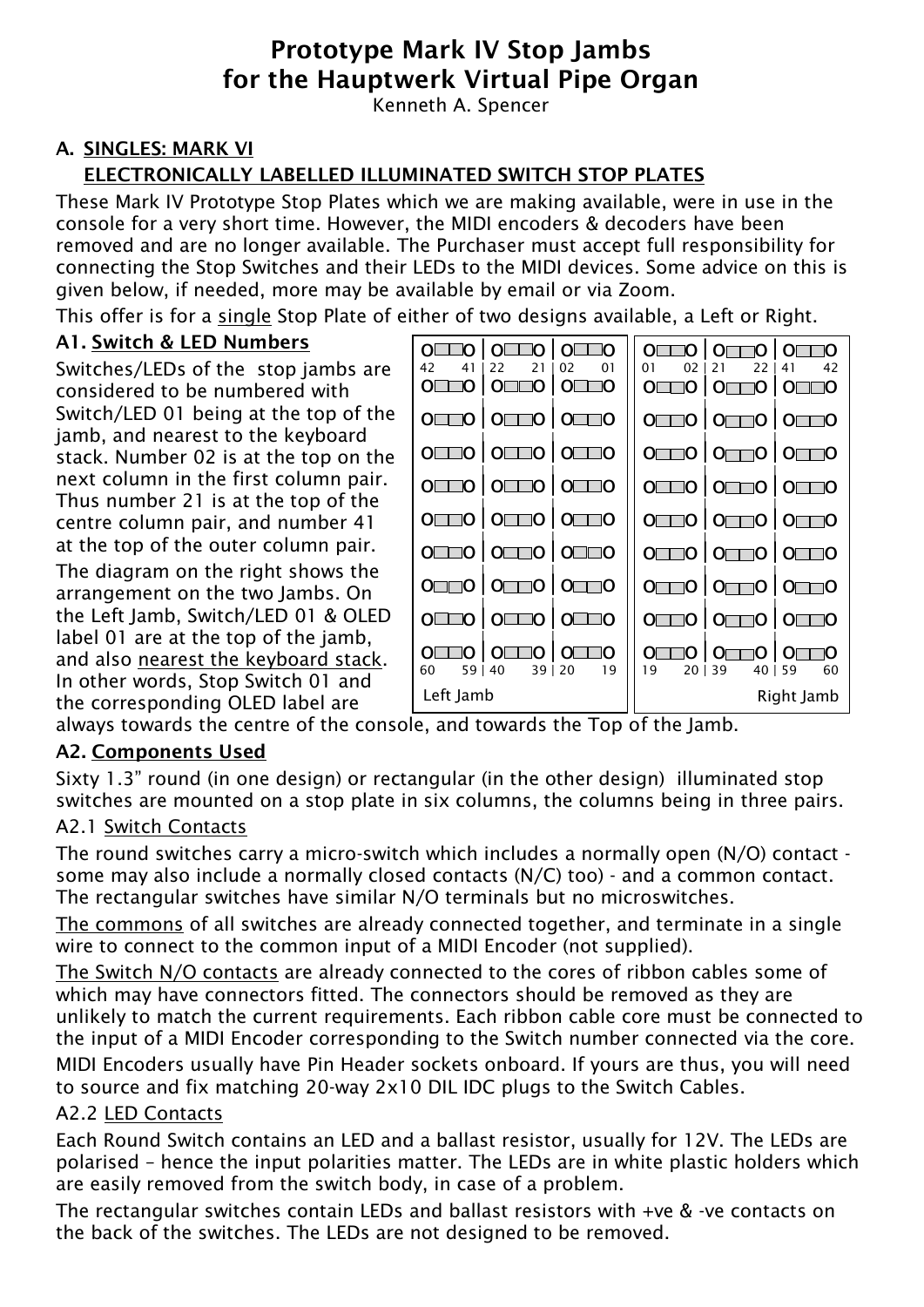The connections to the LEDs depend upon the polarity of the MIDI Decoder used: some are *Common Positive* and others *Common Negative*. They are already connected but should be tested as they must match your decoder polarisation.

If you are in doubt about the orientation of the LED positive and negative connections, remove an LED holder from the switch body. Use a battery (3-5V) and check which way round the +ve & –ve poles of the battery must be connected to light the LED. Then orientate all LED holders similarly in their switch bodies. LEDs have one thin and one thicker wire, use those to orientate each LED the same way in its holder.

The LED Commons Connect the appropriate terminal of each LED, +ve or –ve, to a common line which must in turn connect to the Decoder common according to whether the Decoder is of common +ve or common –ve specification.

The LED "live" contacts each of these is connected either to a core of 8-way CAT5 cable, or 0.5" 20-way ribbon cable. At the other end, each core must connect to an output of the MIDI Decoder corresponding to the position of the LED-Switch on the stop plate. Power Supplies The Encoders & Decoders require a 9v-12v DC power supply. You may safely supply the En/De/coders in each stop jamb from one supply. Each Decoder also requires a 5v DC supply to power the LEDs. Connect these to the Decoders according the polarisation indicated in the Decoder documentation.

# **A3. Dimensions and Fixing (Stop Jambs only)**



#### (front)

The arrangement for the jambs are shown above Measurements are overleaf. You must complete the stop jamb enclosures, as this offer is for the stop plates only. Suggested measurements are given in the diagrams shown in the image on the following page: the height (Ht), outside depth (od), inside depth (id), and width (w) of the stop jambs. They are not quite identical because, when a 30-note pedalboard is used, the keyboard stack is not exactly central in console.

Assuming that your console has a keyboard stack platform, the stop jambs will sit on top of that. You may drill a hole through the platform on each side under the cover of the stop jambs, and feed the MIDI cables from the Encoder and Decoder down into the console. If you do not already have a MIDI Hub (at least 2IN, 2OUT, so-called 2x2) you will need one. Connect the Right Jamb MIDI Enc. to IN1 and Dec. to OUT1, and the Left Jamb MIDI Enc. to IN2 and Dec. OUT2.

#### **A4. Cost and Logistics**

I am offering either of these plates for **£400**. This is actually less than the total value of the 60 illuminated switches plus the 60 OLED displays, and the Arduino Due and associated *kas***LABS** software.

I would advise that the buyer collects, if possible, as packing and sending these large objects would be expensive and not risk-free. Collecting in person also presents the opportunity to ask any technical questions.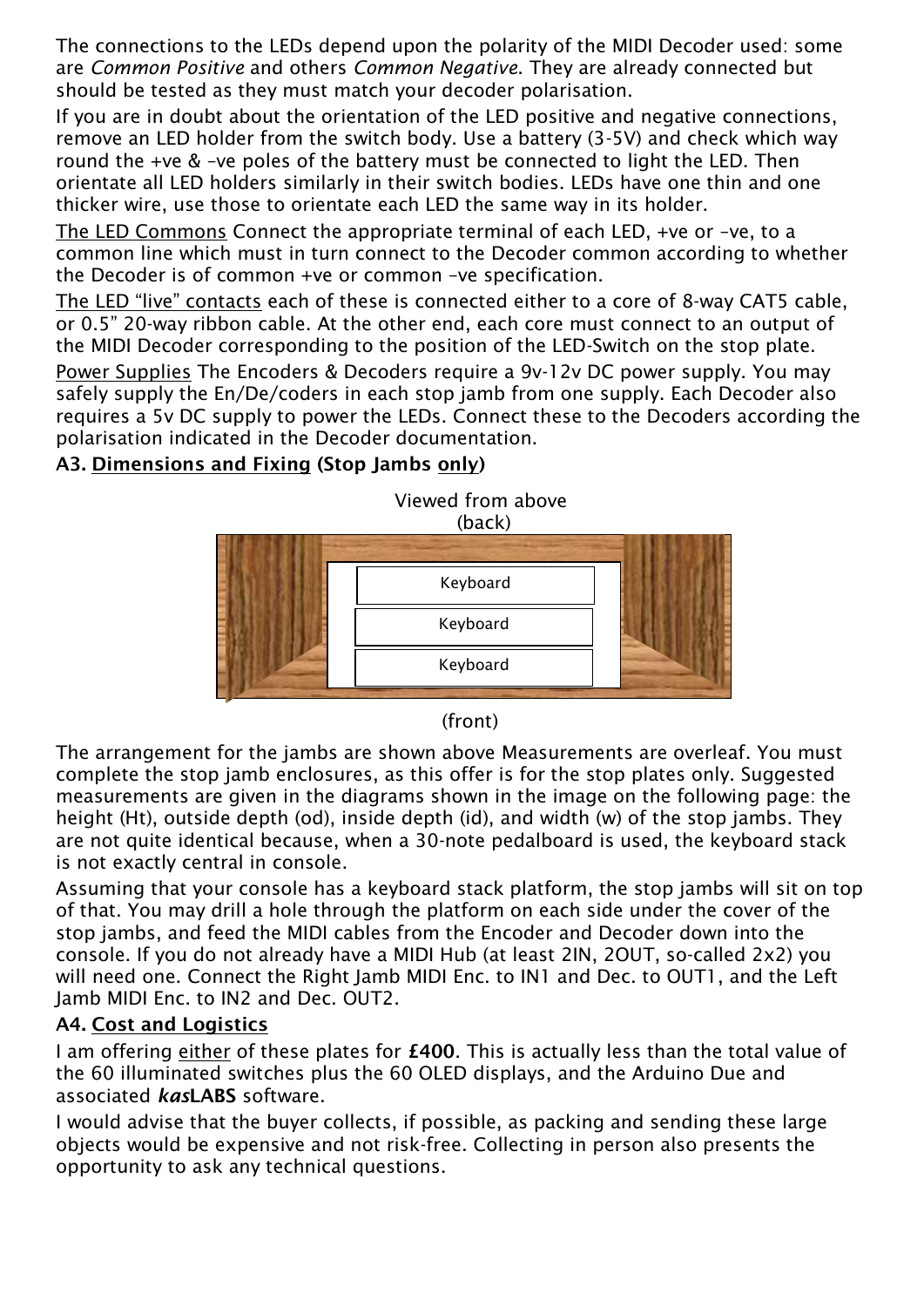# **B. MARK IV STOP JAMBS (Two different designs) ELECTRONICALLY LABELLED ILLUMINATED SWITCH STOP JAMBS**

There are two prototype Electronically Labelled Stop Jamb designs available. They were not pursued, because, once constructed, it was decided to make the jambs more compact by halving the number of OLED displays, but accommodating the same number of label texts by using a somewhat larger OLED component.

It will be seem from the images that two OLEDs (component types SSH1306, 0.96") are mounted side-by-side in this design. However, these prototypes are NOT laser cut, unlike the production Stop Plates which are also on offer from time to time. Furthermore, these plates are built around Stripboards rather than PCBs – PCBs are available only in production models.

Both models are supplied with no MIDI Encoder or Decoder, and thus the requirements of the purchaser apply as described in the

**w10"**

**id 7"**

**Lt Jamb Ht=20"**

**Rt Jamb Ht=23"**

**w11"**

**id 6"**

introductory notes.

# **Prototype Model IV.1**

The first model, shown on the right, is a Left Jamb with rectangular illuminated stop switches. However, in tests this type of switch had slightly lower acceptability by organists, compared to the round switches, as the **od16"**

switches are a little smaller. There may be a small reliability issue, but this was not significant and was not investigated.

# **Prototype Model IV.2**

The second model, shown below on the right is a Right Jamb. It uses round illuminated stop switches. Testing of this type of switch revealed slightly higher acceptability by organists, compared to the rectangular switches, as these switches are a little larger.

Exactly the same principles apply in this model as described above, except for their different sizes.

Both models can be supplied with a prototype matching stop plate for a Right/Left Jamb, subject to availability.

# **B.1 Connecting to the MIDI Encoder**

The arrangements of the Switches and LEDs in the stop jambs IV.1 and IV.2 are described in section A.2 above.

The N/O Switch contacts & commons, and the LED lives & commons, are wired. Connect them,, to an Encoder & Decoder respectively, also as described in sections A.2.1 and A.2.2 above.



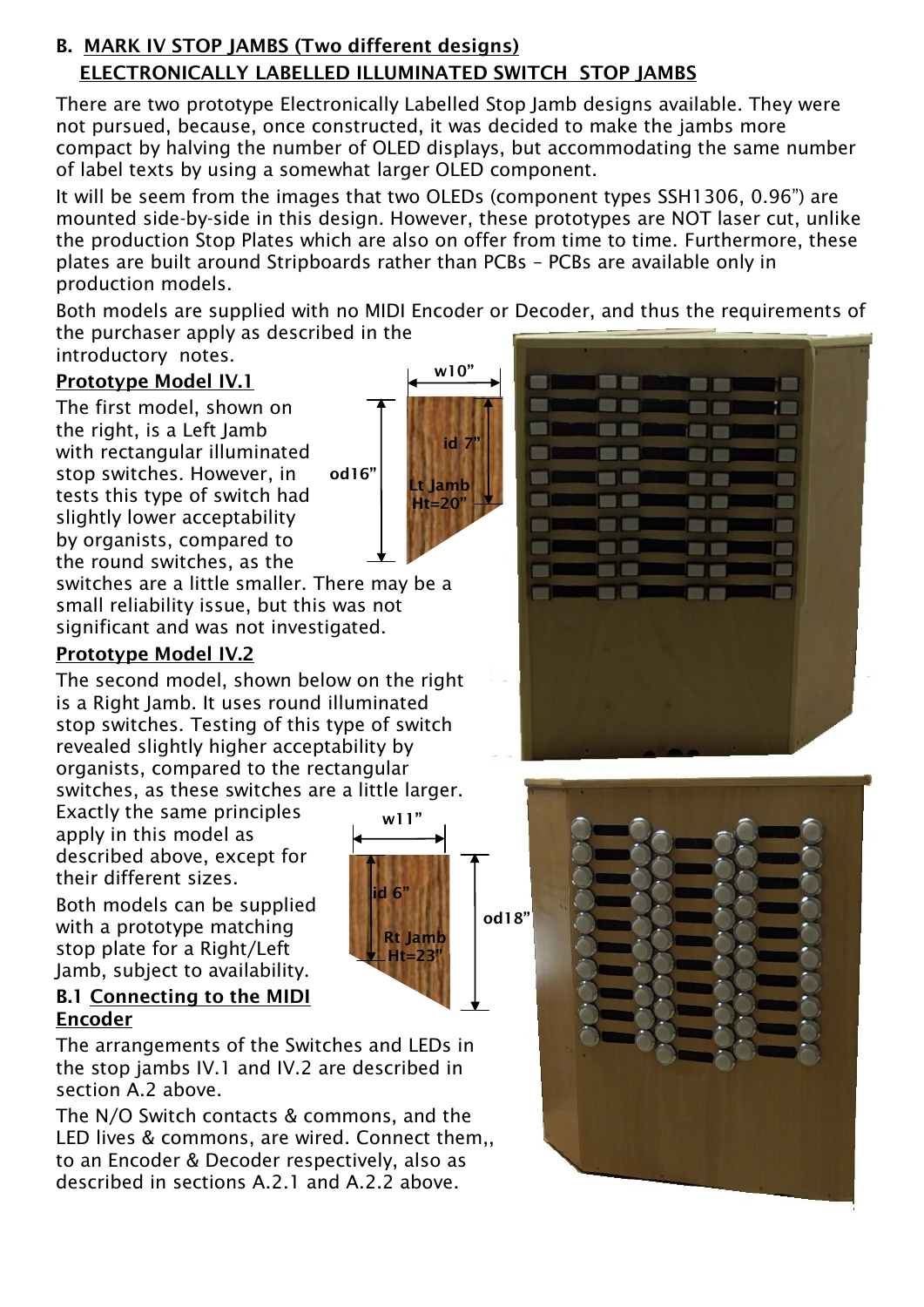# **C. CONFIGURATION**

# **C .1 Configuring the Stop Switches and LEDs**

You do not need to plug a USB cable into the Arduino for this part of the configuration. This process is quite simple and is as described in my book "*All about Hauptwerk*" and in the Hauptwerk User Guide.

First, you may wish to use the configuration software of your MIDI Encoders and Decoders to set the *MIDI Channel* and *Note Numbers* - we use Channel 01 and Notes 01- 60 in accordance with the Switch/LED numbers in section A.1. (However, those two adjustments are not essential – just much tidier and easier to debug).

Note numbers 01– 60 match the Switch & OLED Label text arrangement (01=top inner and 60=bottom outer). The MIDI Decoders will have different MIDI Ports, as they must use different MIDI Hub sockets – this avoids all conflicts with MIDI Channel numbers.

If you have installed MIDI-OX (a downloadable free utility) you may start it, and press each button in turn to demonstrate that your connections are all correct. If you have configured the MIDI Encoder correctly, you should be able to confirm the expected MIDI Port device, MIDI Channel, and Note number.

Start Hauptwerk, and be sure to set up the ports of your MIDI Hub for MIDI Input and MIDI Output, in the "*General Settings => MIDI Ports*" dialogue.

Load the organ sample set to be configured, and then right click on any virtual stop and select "*Adjust MIDI trigger ...*". The "*Organ/Stop ...*" dialogue shown overleaf will open: study it.

Select the first stop from the left hand pane, and then click on the "*Auto-detect*" button. Follow the instructions carefully, after which you will return to "*Organ/Stop* ..." dialogue. You will note that the right pane now has settings for the selected stop. These will normally be "*Momentary ... MIDI note-On*" and "*Prevent* ... ". The *Port* will accord with the socket in your MIDI Hub, and the *Channel* will be as you have set up in the earlier paragraph. If you have also defined the *Note Number* range the *Note Number* will accord with the Stop Switch number, 01-60. To enable the Switch LED, click on the *Primary Output* tab. Select "*Auto MIDI output*" with the *Output Port* corresponding to the MIDI Hub socket used for the MIDI Decoder of the Stop Jamb.

In the image on the right, the Auto-Detect results for the Swell Oboe 8' stop are shown. Press the Switch chosen for the stop, and check that the virtual stop on the screen

responds accordingly. If your Decoder and its power supply is correctly set up, the Switch-LED will illuminate. Note that **OrgauMatech** MIDI Encoder/Decoder boards may need several presses of each stop to begin functioning correctly.



When you are content with your settings, select the next Stop from the left pane and repeat this process.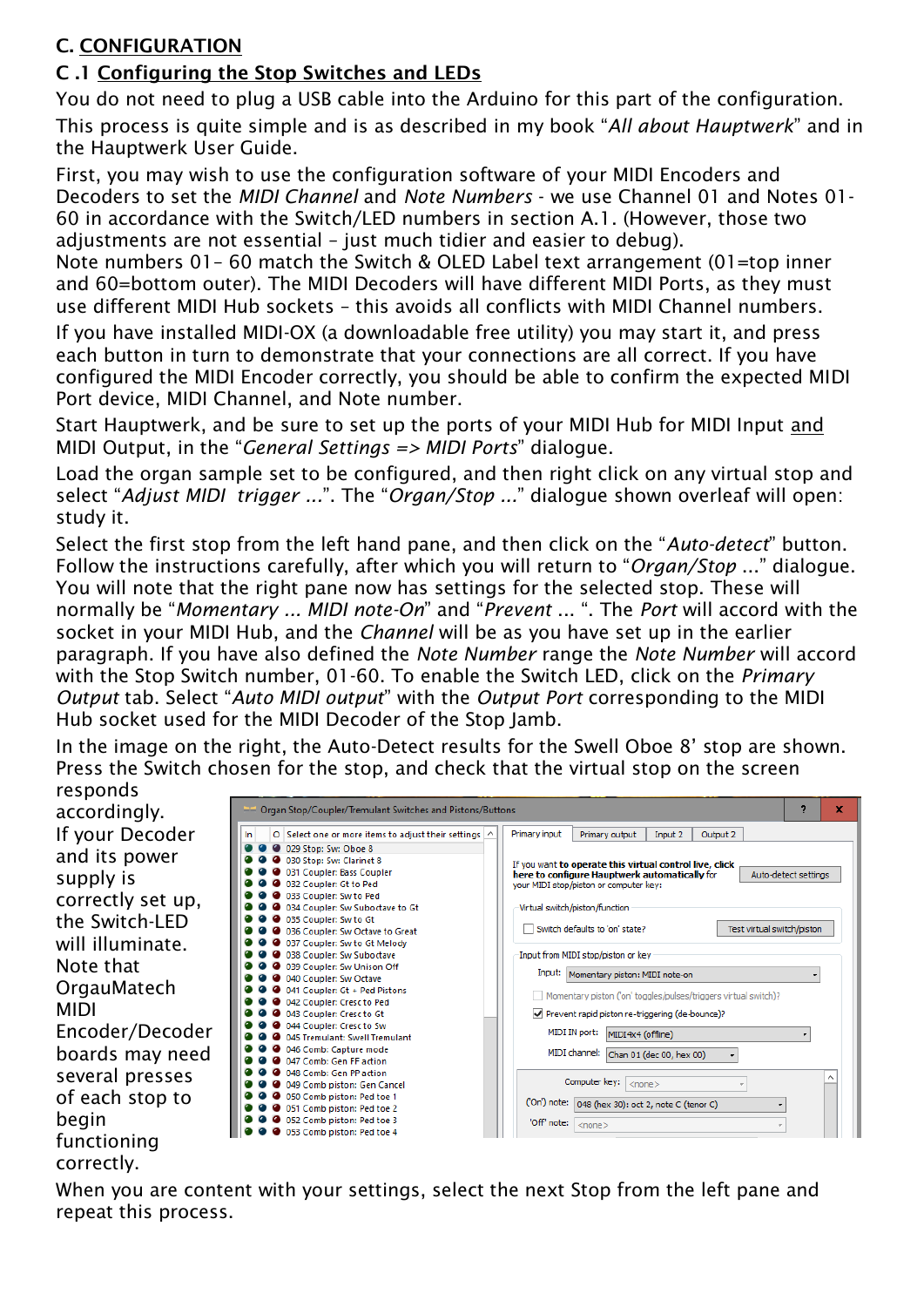# **C.2. Configuring the Electronic Labels**

The Electronic Labelling in these Stop Jambs is achieved by 60 SSD1306 OLED devices driven by an Arduino Due operating with *kas***LABS** software version 1.4. This software version is sensitive to the order of Arduino Due USB Enumeration, thus, if the Left and Right jamb labels are reversed, you must swap over the USB connections and reboot your PC until the Right Jamb's Arduino responds as "*Arduino Due*" and the Left as "*Arduino Due A*". This should not be too difficult.

The OLEDs are mounted into sockets soldered into Stripboard, as these stop jambs are prototypes and preceded the development of the PCBs which are used in the Ready-built Mk V Stop Plates.

Setting up the Stop Texts for each organ is probably the most time-consuming process in commissioning this project. However, the results are worth the time & trouble!

First, carefully plug a micro-B USB cable plug into each Arduino Due **Native Port** (near the RESET button) in each Stop Jamb. Then insert the B-type plug on the other end of each USB cable into a USB socket either in a USB Hub or directly into the PC.

Then start the PC and wait for the devices to be recognised and installed by Windows. A self-test in each jamb will report the S/W version & other details.

Start Hauptwerk and set the two new devices (*Arduino Due*, and *Arduino Due A*) as enabled for both MIDI IN and MIDI OUT. Then load the organ sample set to be configured.

Then, bring up the "*MIDI LCD* Panel ..." dialogue, from the Menu: "*Organ Settings*" shown on the right. (In HW v4.2 it is one step further in "*Advanced MIDI settings*").

Place your cursor in the Left Pane and tap "*Insert*" 10 times. Hauptwerk is slow to

respond in this dialogue, so proceed slowly and after each 10 or so records, wait for Hauptwerk to catch up with you!

Add 120 records, 1 per stop label per Jamb. perhaps in groups of 10, waiting for Hauptwerk to catch up after each group.

On the lower right, we see an early stage where we have inserted several records ...

When they have all appeared tap [Ctrl]+A to select all of them – wait for the response.

**Please Note**.: if you have other previous entries already present in the Left Pane, be sure to deselect them (use [Ctrl]+Lt click), otherwise they will be unintentionally edited.





We are going to use a method of entry of the Label Text data that saves a considerable amount of time. This means entering all data which is common to more than one label to all the appropriate labels at once.

Once Hauptwerk has selected all of the new Label Records (and you have deselected any previously existing), we will set up the newly created label records as follows:

**First**: in the Right Pane, with left pane entries still selected, make these selections:

| Setting                                                                                | Select      | Comment                              |  |  |
|----------------------------------------------------------------------------------------|-------------|--------------------------------------|--|--|
| MIDI OUT port:                                                                         | Arduino Due | (as shown on the page below)         |  |  |
| LCD Panel HW ID:                                                                       | LCD 030     | (NB.: LCD 060 is shown in our image) |  |  |
| Display Info/Format  Open Diapason 8'                                                  |             | for both Lines, 1 and 2.             |  |  |
| Leave other details as they were for now, and wait for Hauptwerk to catch up with you! |             |                                      |  |  |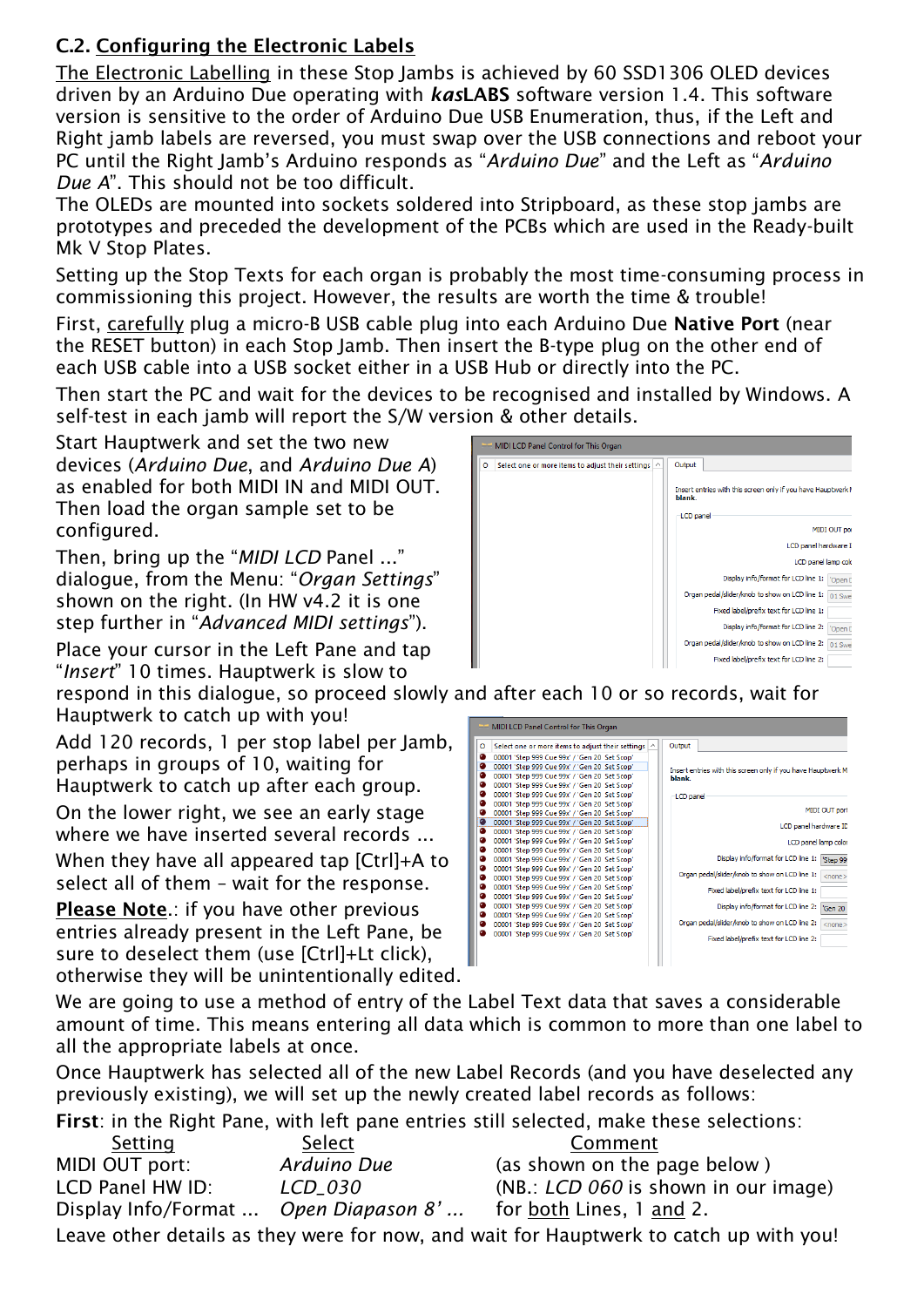| MIDI LCD Panel Control for This Organ                                                          | x                                                                                                                                      |
|------------------------------------------------------------------------------------------------|----------------------------------------------------------------------------------------------------------------------------------------|
| O Select one or more items to adjust their settings $\sim$                                     | Output                                                                                                                                 |
| O 00060 'Open Diapason 8' / 'Open Diapason 8'                                                  |                                                                                                                                        |
| O 00060 'Open Diapason 8' / 'Open Diapason 8'                                                  | Insert entries with this screen only if you have Hauptwerk MIDI LCD panels to display info for this organ. Otherwise leave this screen |
| O 00060 'Open Diapason 8' / 'Open Diapason 8'                                                  | blank.                                                                                                                                 |
| O 00060 'Open Diapason 8' / 'Open Diapason 8'                                                  |                                                                                                                                        |
| O 00060 'Open Diapason 8' / 'Open Diapason 8'                                                  | LCD panel                                                                                                                              |
| O 00060 'Open Diapason 8' / 'Open Diapason 8'                                                  |                                                                                                                                        |
| O 00060 'Open Diapason 8' / 'Open Diapason 8'                                                  | MIDI OUT port:<br>Arduino Due                                                                                                          |
| O 00060 'Open Diapason 8' / 'Open Diapason 8'                                                  | LCD panel hardware ID: LCD 060 (ID dec 059, hex 3B)                                                                                    |
| O 00060 'Open Diapason 8' / 'Open Diapason 8'                                                  |                                                                                                                                        |
| O 00060 'Open Diapason 8' / 'Open Diapason 8'                                                  | LCD panel lamp color: 001 (white)                                                                                                      |
| O 00060 'Open Diapason 8' / 'Open Diapason 8'                                                  |                                                                                                                                        |
| O 00060 'Open Diapason 8' / 'Open Diapason 8'                                                  | Display info/format for LCD line 1:   'Open Diapason 8' (fixed, user-defined label text)                                               |
| O 00060 'Open Diapason 8' / 'Open Diapason 8'                                                  | Organ pedal/slider/knob to show on LCD line 1:<br>$<$ none $>$                                                                         |
| O 00060 'Open Diapason 8' / 'Open Diapason 8'                                                  |                                                                                                                                        |
| O 00060 'Open Diapason 8' / 'Open Diapason 8'                                                  | Fixed label/prefix text for LCD line 1:                                                                                                |
| O 00060 'Open Diapason 8' / 'Open Diapason 8'                                                  |                                                                                                                                        |
| O 00060 'Open Diapason 8' / 'Open Diapason 8'                                                  | Display info/format for LCD line 2:<br>'Open Diapason 8' (fixed, user-defined label text)                                              |
| O 00060 'Open Diapason 8' / 'Open Diapason 8'                                                  | Organ pedal/slider/knob to show on LCD line 2:                                                                                         |
| O 00060 'Open Diapason 8' / 'Open Diapason 8'                                                  | $<$ none $>$                                                                                                                           |
| O 00060 'Open Diapason 8' / 'Open Diapason 8'                                                  | Fixed label/prefix text for LCD line 2:                                                                                                |
| O 00060 'Open Diapason 8' / 'Open Diapason 8'<br>O 00060 'Open Diapason 8' / 'Open Diapason 8' |                                                                                                                                        |
| O 00060 'Open Diapason 8' / 'Open Diapason 8'                                                  | Test: send text now                                                                                                                    |
| O 00060 'Open Diapason 8' / 'Open Diapason 8'                                                  |                                                                                                                                        |
| O 00060 'Open Diapason 8' / 'Open Diapason 8'                                                  | Test: clear text now                                                                                                                   |
| O 00060 'Open Diapason 8' / 'Open Diapason 8'                                                  |                                                                                                                                        |
| O 00060 'Open Diapason 8' / 'Open Diapason 8'                                                  |                                                                                                                                        |
|                                                                                                |                                                                                                                                        |
| <b>Delete</b><br><b>Insert</b>                                                                 | $\mathsf{P}$ Help<br>OK<br>Cancel                                                                                                      |

**Next**: click once in the left pane and wait for Hauptwerk to deselect all records. Hold down the [Ctrl] key and carefully click once in the second record of each pair. You may prefer to do this in three groups of 20, as Hauptwerk soon slows down as you select more records – 20 records at a time is a good balance.

**Then**: change the MIDI OUT port to *kasLABS\_L* just once, to apply to the selected records. Wait for Hauptwerk to catch up. Select the second record of the next 20 pairs if you are following that strategy, and repeat the MIDI OUT port selection;

You have made all the settings which can be applied to more than two records at a time: 60 alternate left pane entries starting with the first, address the Right Jamb *Arduino Due*. 60 alternate left pane entries starting with the second, address the Left Jamb *Arduino Due A*.

These 120 entries must now be awarded *LCD\_ID*s *001 – 060* in pairs.

In the description which follows, in the *MIDI OUT port* option, you will use *Arduino Due* records for the Right Jamb labels and *Arduino Due A* records or the Left Jamb labels.

**NB. Please Note** If perchance, the labels show on the wrong side Stop Jamb, after saving your data changes (*File -> Save any ...*"), close Hauptwerk and shut down the PC, and then swap the USB cables around in the USB Hub or PC USB sockets. Then reboot the PC and restart Hauptwerk.

Now, you are ready for the detailed configuration: refer to the image below.

| LCD panel                                                   |                                                     |  |
|-------------------------------------------------------------|-----------------------------------------------------|--|
| MIDI OUT port:  <br>Arduino Due<br>٠                        |                                                     |  |
| LCD panel hardware ID:<br>LCD 001 (ID dec 000, hex 00)<br>٠ |                                                     |  |
| LCD panel lamp color:                                       | 001 (white)                                         |  |
| Display info/format for LCD line 1:                         | 'Open Diapason 8 ' (fixed, user-defined label text) |  |
| Organ pedal/slider/knob to show on LCD line 1:              | $<$ none $>$                                        |  |
| Fixed label/prefix text for LCD line 1:                     | 001 GREAT ^Clario                                   |  |
| Display info/format for LCD line 2:                         | 'Open Diapason 8 ' (fixed, user-defined label text) |  |
| Organ pedal/slider/knob to show on LCD line 2:              | $<$ none $>$<br>$\overline{v}$                      |  |
| Fixed label/prefix text for LCD line 2:                     | $n^{\wedge}4'$                                      |  |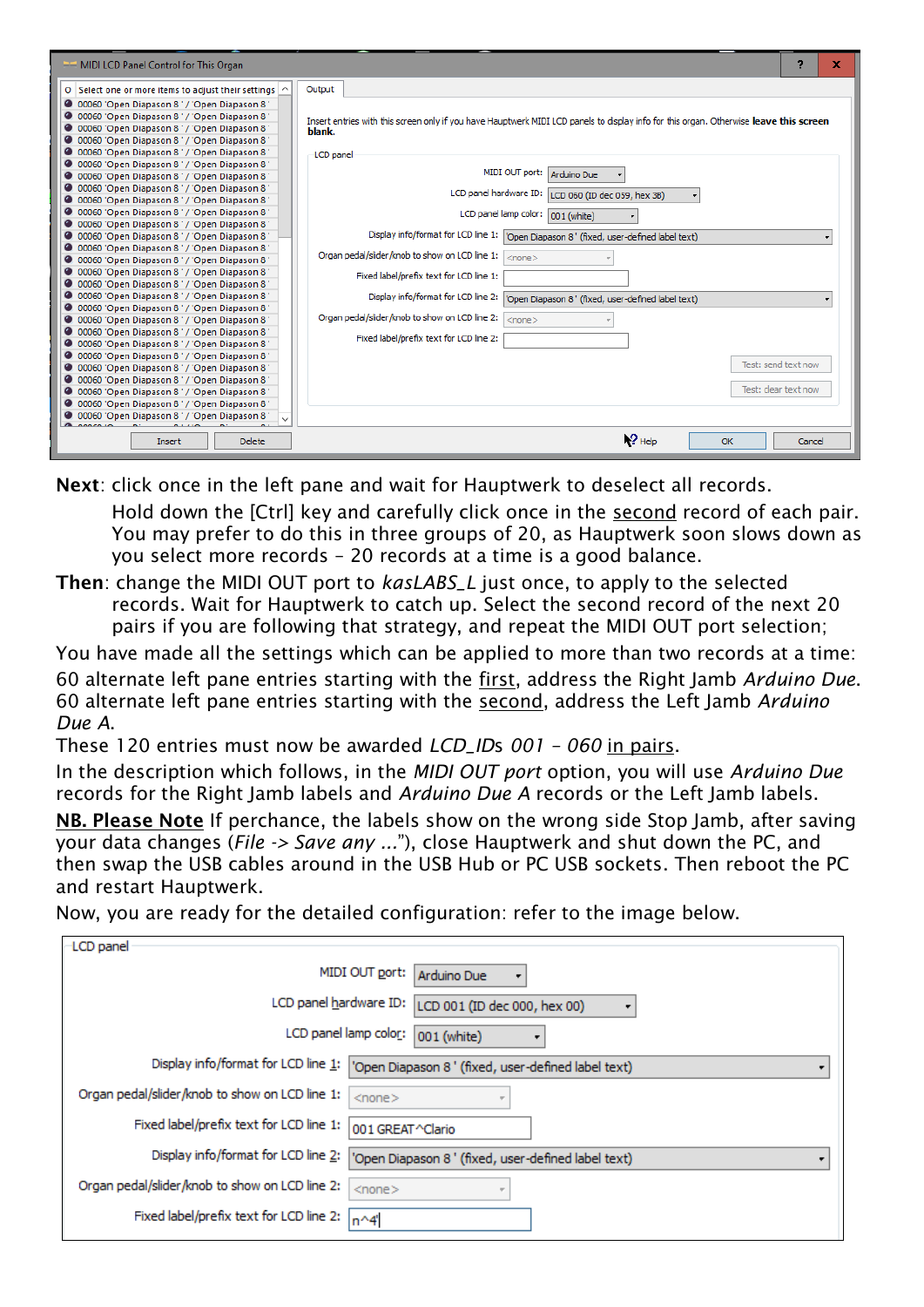**Next**: we will make the changes which we can apply simultaneously to pairs of records: this can be done, partially, to initialise each pair of corresponding records across the two stop jambs, and to configure fully all organs with three or fewer divisions (e.g. St. Anne's).

**Then** For all organs with three or fewer divisions (e.g. St. Anne's): Select the first pair of records in the left pane – ready for us to label each corresponding stop on the Right & Left jambs simultaneously.

**Then** enter the THREE text lines which our labels can use, into the TWO lines which Hauptwerk's labelling supports:

-set *LCD\_ID Hardware ID* to: *LCD 001* applies to both records -set *Fixed Label Text LCD Line 1* to: "001 GREAT^Clario" 001 is the Stop No<br>-set *Fixed Label Text LCD Line 2* to: "n^4'" -set *Fixed Label Text LCD Line 2 to:* 

When entering the Stop Names, there are two Hauptwerk lines, but you create three lines in the labelling dialogue by line-breaks at any two points, with a caret  $($  $\wedge$ ). If only one caret has been used, put the unused caret at the end of the second line anyway. The entry shown above will be displayed as shown to the right:



Repeat this procedure, selecting each subsequent pair of records in turn, working down the stop jamb columns, for each pair of stops. Remember to increase the *LCD\_ID* of each pair! For unused Stop Switch labels with no Stop Name Stop Name, keep the pair selected and enter the Stop Number only, followed by two carets (^).

#### **That completes the labelling of organs with three or fewer divisions.**

**Next** we will consider the process for organs with more than three divisions:

- select the first pair of records in the left pane, ready for us to prepare each pair of stops on the Right & Left jambs first as a pair, and later individually.
- set *LCD\_ID Hardware ID* to: *LCD 001* applies to both records **Then** as the organ has more than three divisions, we cannot duplicate stop names on both jambs - each stop jamb requires a different stop text:

-select just the first record of the first pair (for the Stop Name on the Right Jamb): -set *Fixed Label Text LCD Line 1* to: "001+ [DIVISION] + [1<sup>st</sup> part, Stop Name]+'^' **-**set *Fixed Label Text LCD Line 2* to: + [2nd part] +'^' + [3rd part, Stop Name]".

**Then** -select just the second record of the first pair (for the stop name on the Left Jamb): -set *Fixed Label Text LCD Line 1* to: "001+ [DIVISION] + [1<sup>st</sup> part, Stop Name]+'^' -set *Fixed Label Text LCD Line 2* to:  $+$  [2nd part]  $+'\wedge' +$  [3<sup>rd</sup> part, Stop Name]".

When entering the Stop Names, there are two Hauptwerk lines, but you create three lines in the labelling dialogue by line-breaks at any two points, with a caret  $($   $\wedge$ ). If only one caret has been used, put the unused caret at the end of the second line anyway.

Repeat this procedure, selecting each subsequent pair of records in turn, working down the stop jamb columns, for each stop. For unused labels with no Stop Name, keep the pair selected and enter the Stop Number only, followed by two carets (^). Remember: whilst you enter the same LCD\_ID for both Left & Right jambs in your selected pair, you then enter the stop label text separately in each of the selected pair.

#### **C.3. Checking your results**

Once you have entered all the stop label text, you may load the records into the stop plates by selecting Menu Option: "*File => Save any unsaved ...* ". Your data will be loaded into Hauptwerk and displayed after 2-3 seconds. From now on the label texts will be loaded automatically within a second of the completeion of the loading of the configured organ.

As it is very easy to make errors, you should now re-open the "*MIDI LCD* Panel ..." dialogue, from the Menu: "*Organ Settings*" dialogue (which was closed on saving) and scroll though to check every record - whether or not you spot any errors.

It is possible for some errors to prevent ant label text from appearing at all. Checking each text entry will help spot any mistakes.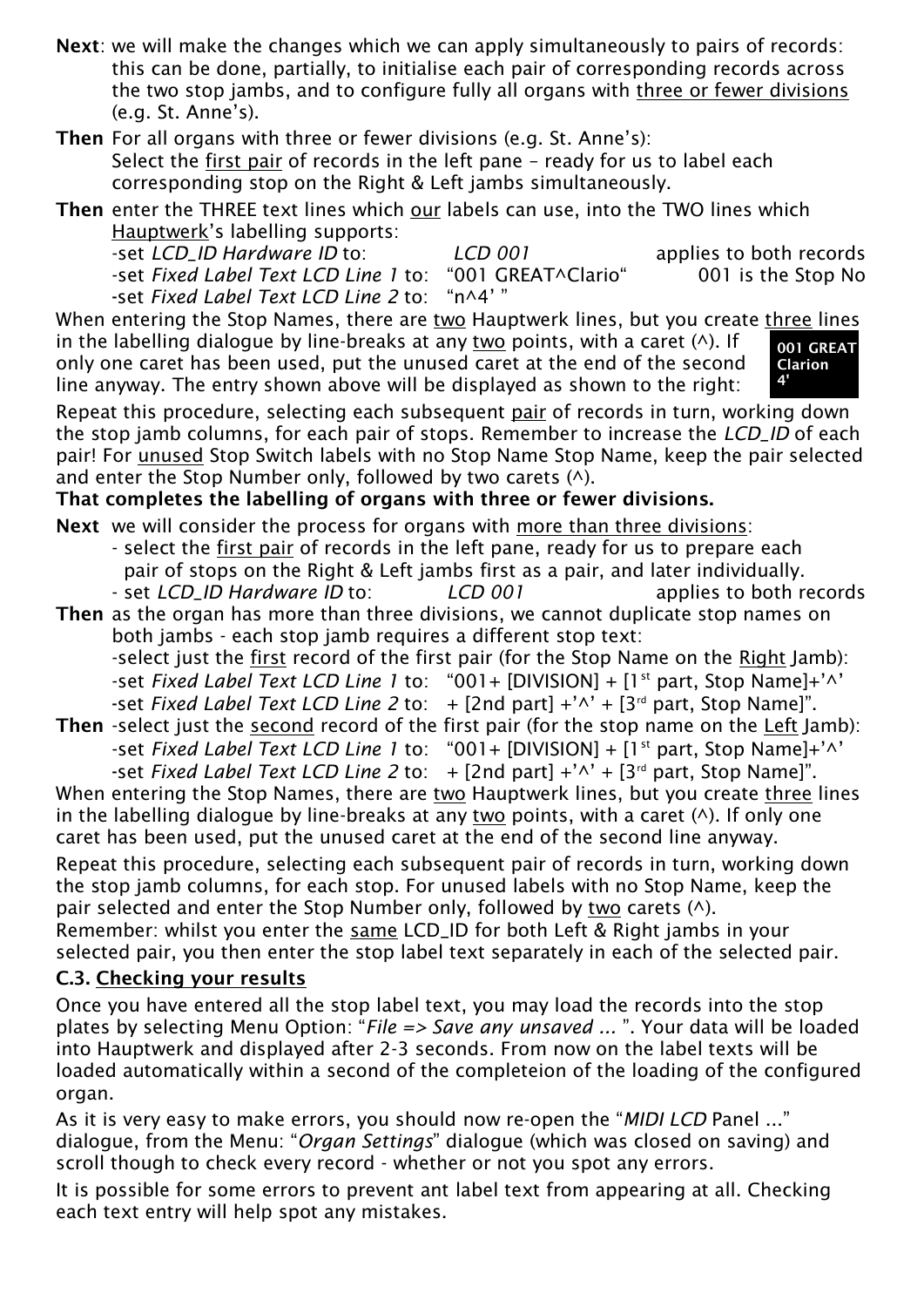Select the first record in the left pane, and examine its details in the right pane. Check that the first record (Stop 01, Right Jamb) is thus:

*LCD\_ID* = *001*; *LCD Lamp Colour= 001 (white)*; *MIDI OUT port* = *Arduino Due*; *Display Info format ...* = "*Open diapason ...* "; *Fixed Label ... Line 1* "[*Label No.*] [*Stop Text*]".

Check the carets  $($ <sup> $\wedge$ </sup>) and correct any errors.

Check the second record (Stop 01, Left Jamb)

*LCD\_ID* = *001*;

*LCD Lamp Colour= 001 (white)*;

*MIDI OUT port* = *Arduino Due A*;

*Display Info format ...* = *Open diapason ...* ;

*Fixed Label ... Line 1* "[*Label No.*] [*Stop Text*]".

The details in the Right Pane move through LCD ID numbers in pairs. The first in each pair addresses the Right Jamb (*Arduino Due*) and the second addresses the Left Jamb (*Arduino Due A*).

If you forget a caret  $(\wedge)$ , it is likely that part of the text in the label may be repeated. Here is another illustration of what Hauptwerk expects from our implementation of the LCD Labelling System (St. Anne's label 04 as an example:

| LCD panel                                                                                  |
|--------------------------------------------------------------------------------------------|
| MIDI OUT port:  <br>Arduino Due (offline)                                                  |
|                                                                                            |
| LCD panel hardware ID:<br>LCD 004 (ID dec 003, hex 03)                                     |
|                                                                                            |
| LCD panel lamp color:<br>000 (off/black)                                                   |
|                                                                                            |
| Display info/format for LCD line 1:<br>'Open Diapason 8 ' (fixed, user-defined label text) |
|                                                                                            |
| Organ pedal/slider/knob to show on LCD line 1:<br>$<$ none $>$                             |
|                                                                                            |
| Fixed label/prefix text for LCD line 1:<br>004 SWELL ^Contra                               |
|                                                                                            |
| Display info/format for LCD line 2:<br>'Open Diapason 8 ' (fixed, user-defined label text) |
|                                                                                            |
| Organ pedal/slider/knob to show on LCD line 2:<br>$<$ none $>$                             |
|                                                                                            |
| Fixed label/prefix text for LCD line 2:                                                    |
| ^fagotto 16'                                                                               |
|                                                                                            |

To split lines 1 & 2 enter a caret  $(\wedge)$ , and lines 2 & 3 by a second caret, as shown above. Examine each record in turn, ensuring that they are all in *LCD\_ID* order; that in each pair, all records have the correct value for the *MIDI OUT port*. Any errors in these values can cause disruption throughout the display, but rest assured that once all records are correct you will see your stops labelled. Remember that Menu Option: "*File => Save any unsaved ...* " will refresh all text: but you may only see all records when they are all free of errors!

In a three manual organ, you might allocate the Great Division to both central columns, and the Pedal Division to both inner columns.

For organs with more than three manuals, the order from far left to right might be Swell, Pedal, Solo, Choir, Great. If there is no sixth division, you may use the rightmost column for recording control and couplers.